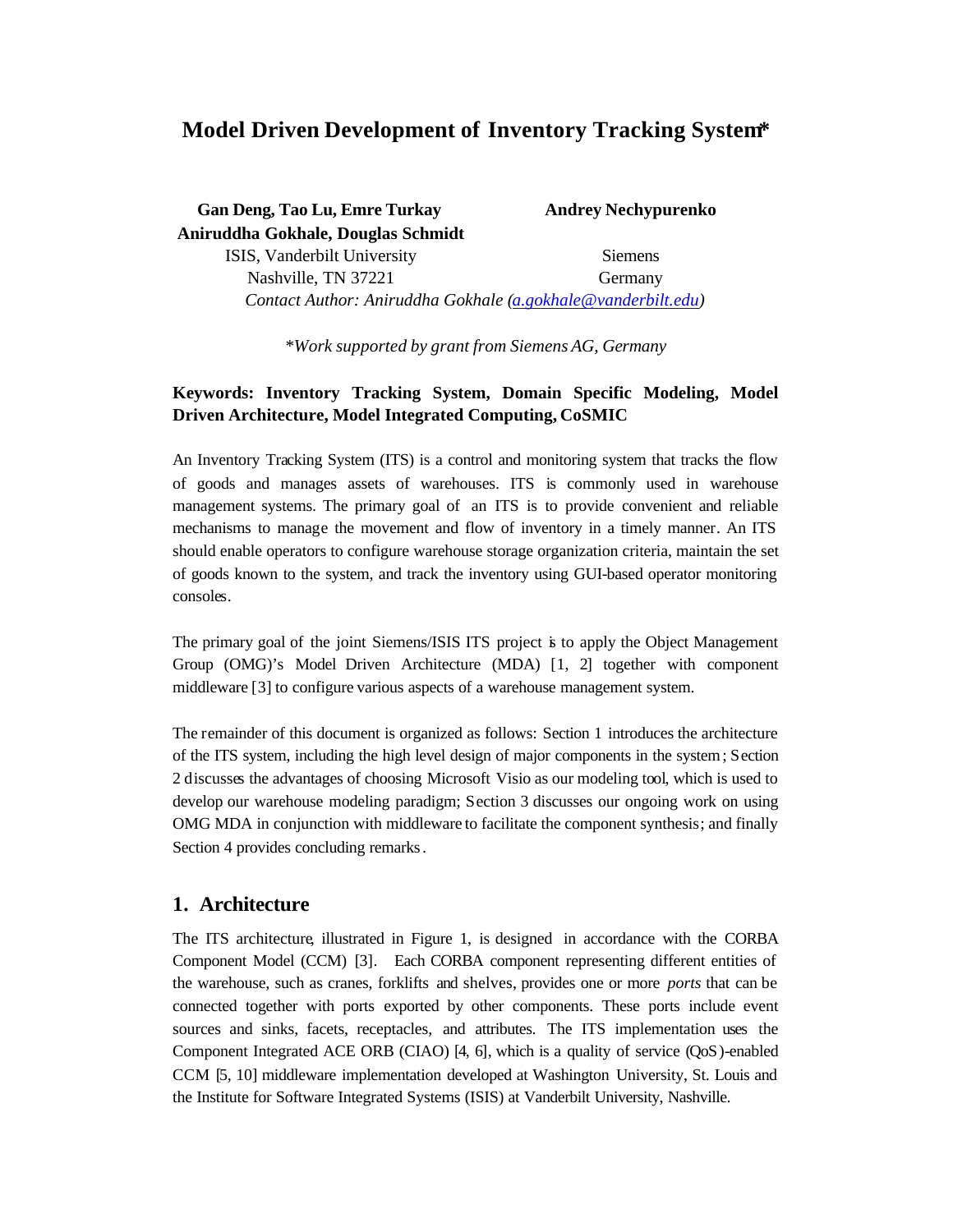**Figure 1** illustrates the key CCM components in the ITS architecture**:**



**Figure 1: ITS Architecture**

### **2. Model Driven ITS Development**

The ITS project is developing and applying a set of modeling tools to automate the following three different aspects of ITS development:

- 1. Warehouse modeling that simplifies the warehouse configuration aspect of the ITS system according to the custom equipment available in certain warehouses, including roller conveyor and various types of cranes
- 2. Modeling of CCM container and ORB configuration aspects that are responsible for delivering the desired quality of service (QoS) properties to the ITS system
- 3. Modeling and synthesizing the assembly and deployment aspects of the components that implement the ITS functionality.

This paper focuses on the first aspect, which deals with the warehouse configuration.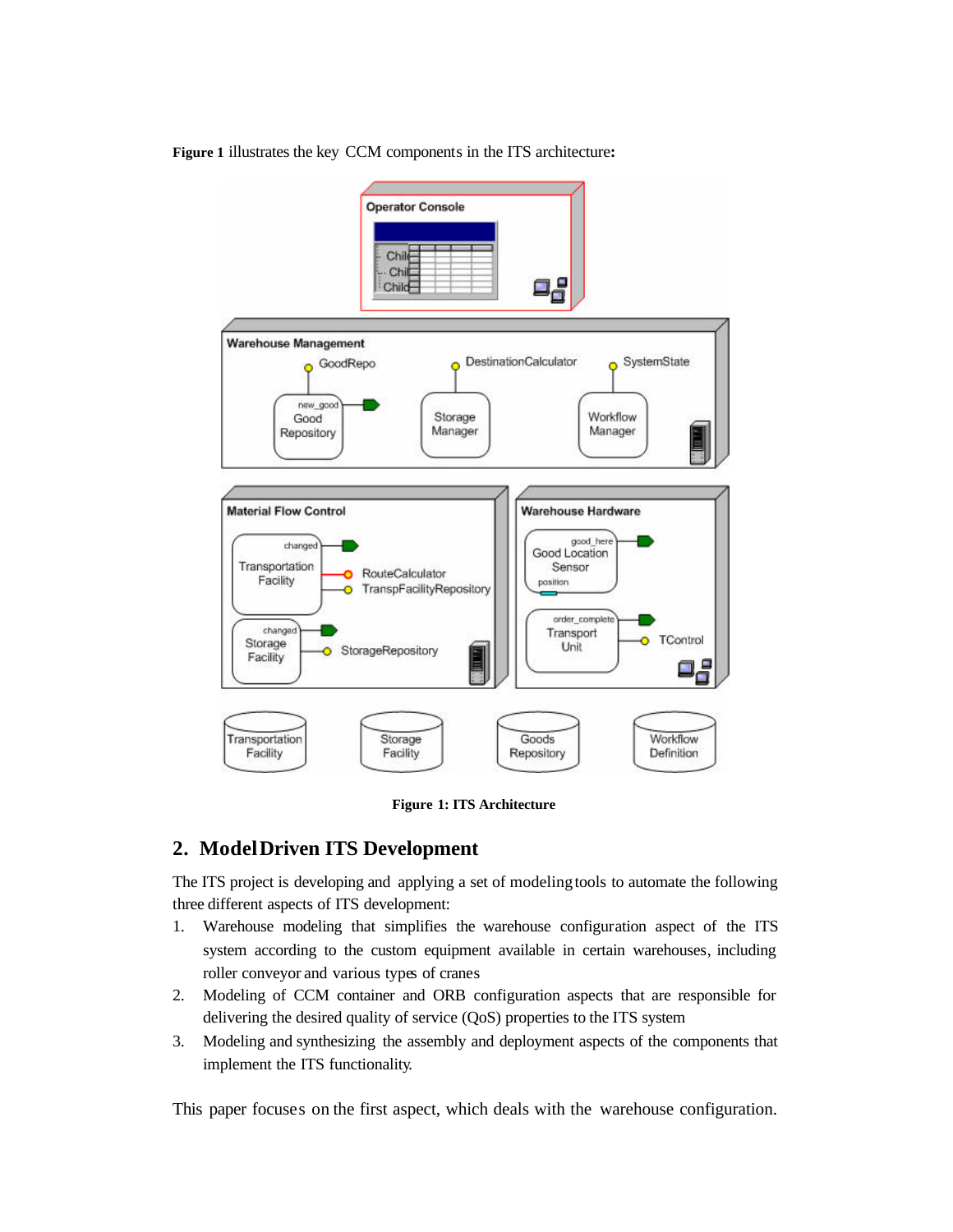Our ongoing work is addressing the remaining aspects of ITS development outlined above.

### *2.1 Warehouse Modeling*

There are two main generic aspects in a warehouse model:

- 1. Transportation facility network, which includes information, such as the physical location and reachable areas, and properties, such as the toxicity of an item.
- 2. Appropriate available storage places, including their locations and properties.

The two aspects are blended together to give the model developer a convenient overview of the warehouse setup, which is similar to the architectural blue print of the warehouse. Mapping from the architectural blue print to the warehouse model should be intuitive to the domain expert, as well as to the model developer, so he/she can reuse the warehouse knowledge efficiently and conveniently

### *2.2 Choosing the Modeling Tool*

After evaluating customer requirements, we have selected Microsoft® Visio® as our domain-specific modeling tool. Visio is a commercially supported graphic drawing tool with meta modeling capability, as well as the following desirable features:

#### 2.2.1 Full Range of Technical Diagramming Capabilities.

In the drawing panel of Visio, numerous drawing related features are provided. For example, features, such as grid, docking point and object manipulation ability (resize, rotation, connection routing) are valuable for warehouse modeling. These intuitive features are important for domain experts who work on large-scale commercial ITS deployments.

#### 2.2.2 Integrated Model Interpreter with Embedded Debugging Environment.

Unlike traditional tools that focus on a discrete segment of information, Microsoft Visio offers an integrated toolset for applications, development, and data modeling. Visio is shipped with an embedded Visual Basic® editor and debugging environment, which simplifies interpreter writing. C++/COM objects could be plugged in as well if desired.

#### 2.2.3 Extensibility

Microsoft Visio provides support for database modeling, which includes complete database design, database schema, and Data Definition Language (DDL) script generation from conceptual and physical models. For example, in the warehouse configuration domain, we could connect the physical model with the associated database.

Moreover, Visio is shipped with many domain-specific paradigms (referred to as drawing types in Visio). Besides the major building blocks needed by the warehouse system, Visio also provides many other modeling paradigms, such as UML diagrams. The meta modeling ability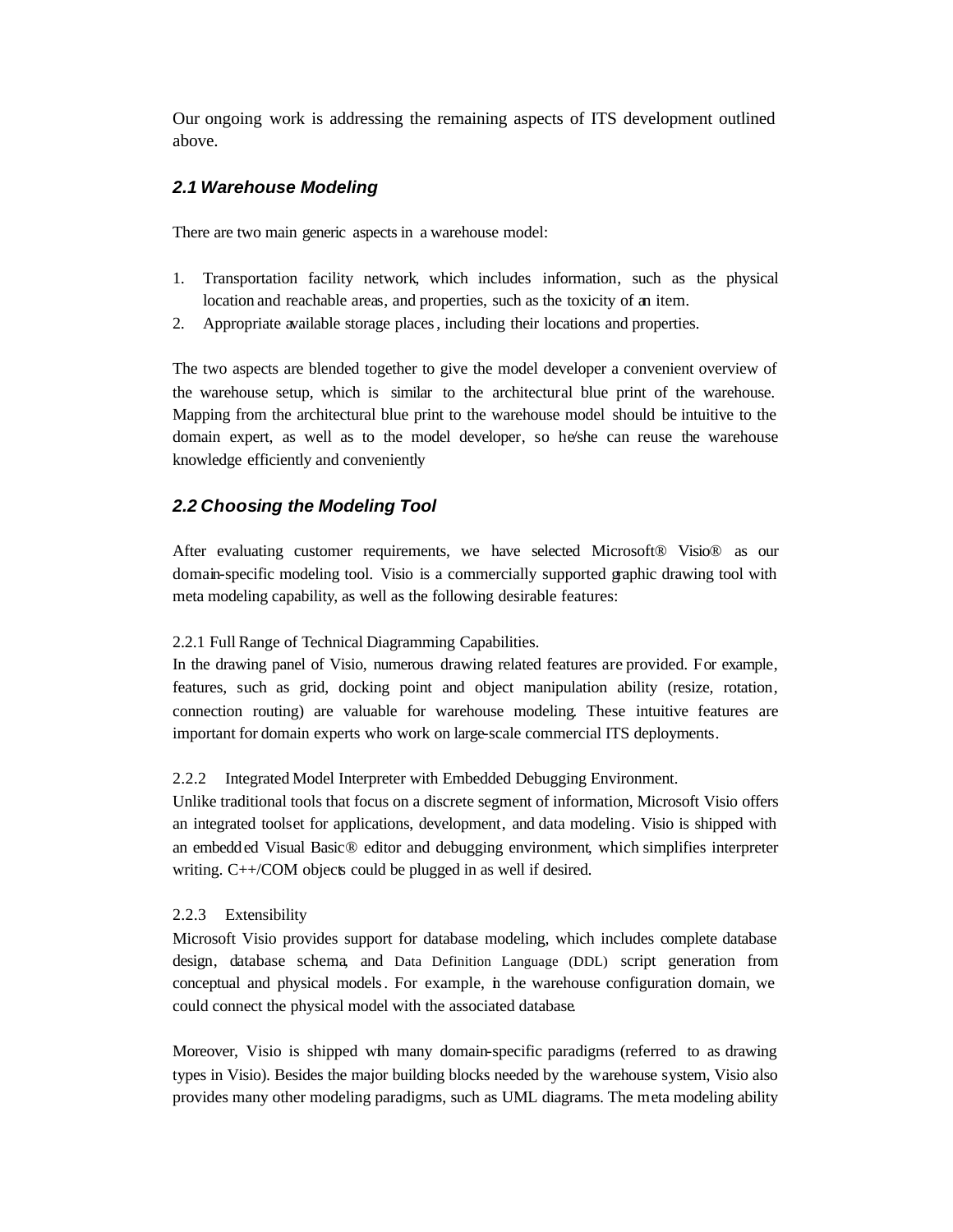also makes Visio capable of extending the existing modeling paradigm to better suit the domain.

Figure 2 represents the Microsoft Visio screenshot where domain -specific model elements are available from the master panel (left side) and the right side contains the drawing representing the warehouse fragment comprising a moving belt, two cranes, storage rack and a forklift.



**Figure 2: Microsoft Visio example**

### *2.3 Model Interpreter*

After creating the complete model for a desired warehouse configuration, the corresponding configuration artifacts are generated using the domain-specific model interpreter. The model interpreter we are developing for the ITS project is a Visual Basic based macro that be executed within Visio. In particular, the interpreter focuses on the following issues:

- 1. Certain location-related constraints can be checked inside the interpreter to validate the model, such as ensuring that the physical layout and configuration of the warehouse is legal and meaningful. For example, when a crane is on top of a storage place, we must make sure that the crane is capable of reaching all the storage cells of the place. Upon discovering potential conflicts, error or warning messages will be issued to the domain expert.
- 2. The underlying semantics of the graphic model can be abstracted from the model to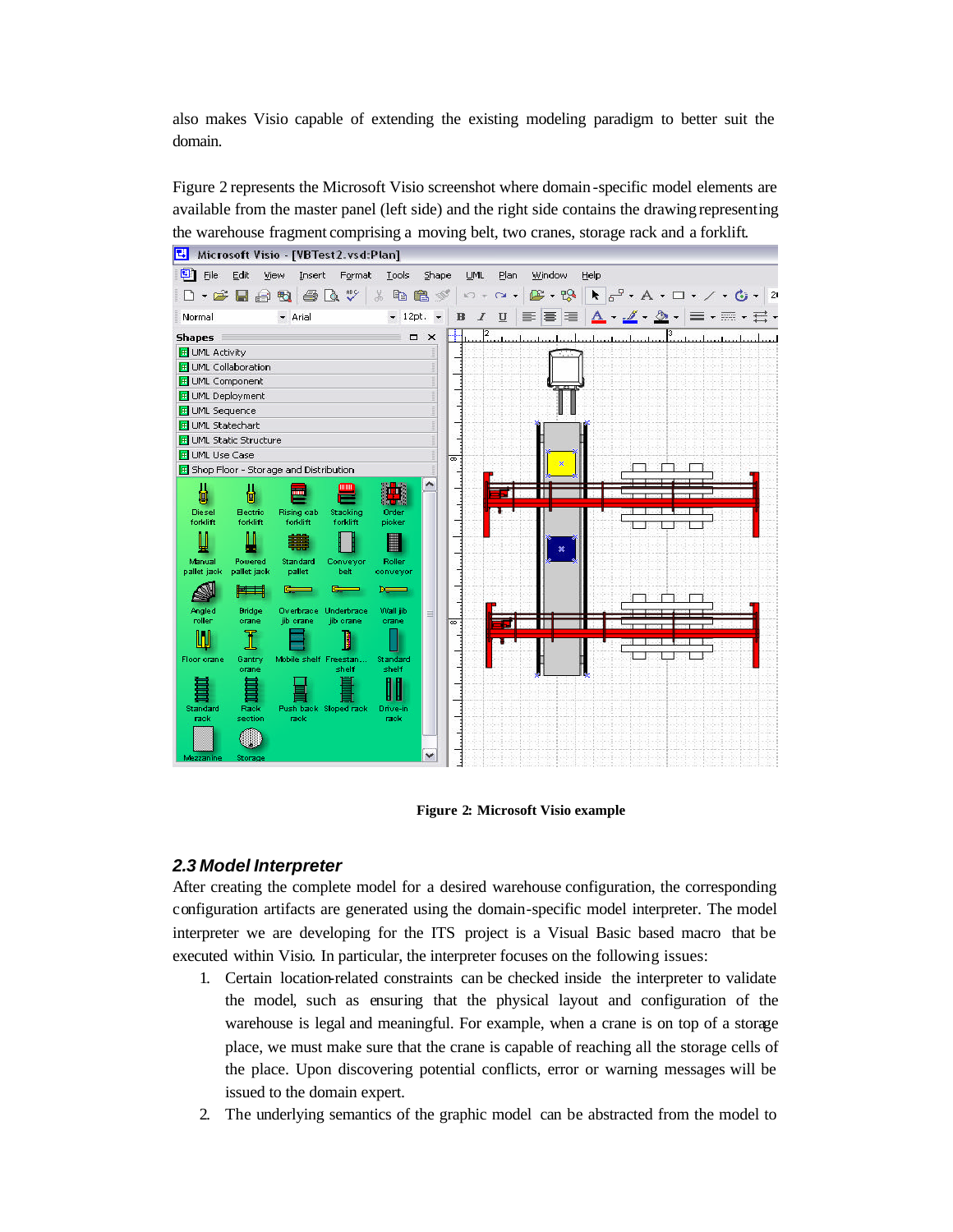populate the databases of the warehouse system. The generated artifacts include the classes used to populate the databases and some the initialization process of the databases.

After running the model interpreter, the system is ready to start the component-based assembly and deployment process.

# **3. Ongoing work**

One aspect of our ongoing work is the focus on building the run-time interactive model. For the current stage of the ITS development, we regard Visio as a static design tool. Thus, a model in Visio is transformed into a data model which will be used by the application. The Visio model itself will not be used after the static design phase. However, for the warehouse system, a dynamic provisioning tool is always desired. For example, with the dynamic provisioning tool, the operator of the system could observe the status of the transportation process being reflected on the GUI model, such as a blinking light indicating the failure of a transportation unit. This capability will allow the operator to dynamically reprovision the system.

To provide the features discussed above, we plan to make the domain specific building blocks executable. COM APIs will be used as the technology to implement this capability.

In addition to the Warehouse System Domain Specific Modeling Paradigm, we are also working on a domain-specific modeling tool suite, called Component Synthesis using Model Integrated Computing (CoSMIC) [7, 8], to model and synthesize the deployment and configuration of middleware components and the application's QoS requirements. In this regard the CoSMIC project is developing domain-specific tools for composing and deploying middleware-based applications. The CoSMIC tool suite is designed to model and analyze application functionality and QoS requirements and synthesize appropriate CCM-specific deployment metadata required to provision and enforce end-to-end QoS both statically and dynamically.

With respect to the ITS project,  $\alpha$  and  $\alpha$  is to integrate the Warehouse DSML and CoSMIC's DSMLS to address the full range of function ality comprising Warehouse Modeling, component-based distributed middleware configuration and the application assembly and deployment. By applying CoSMIC technology, we can take advantage of visual languages to compose components into component servers, which involves generating the directives to assemble semantically compatible application components from reuse repositories and determining the interconnections between these selected components. We can also use visual modeling languages to configure application component containers, which comprise generating QoS policies, such as threading policies or levels of security and fault tolerance, for the containers hosting the components. [9, 10].